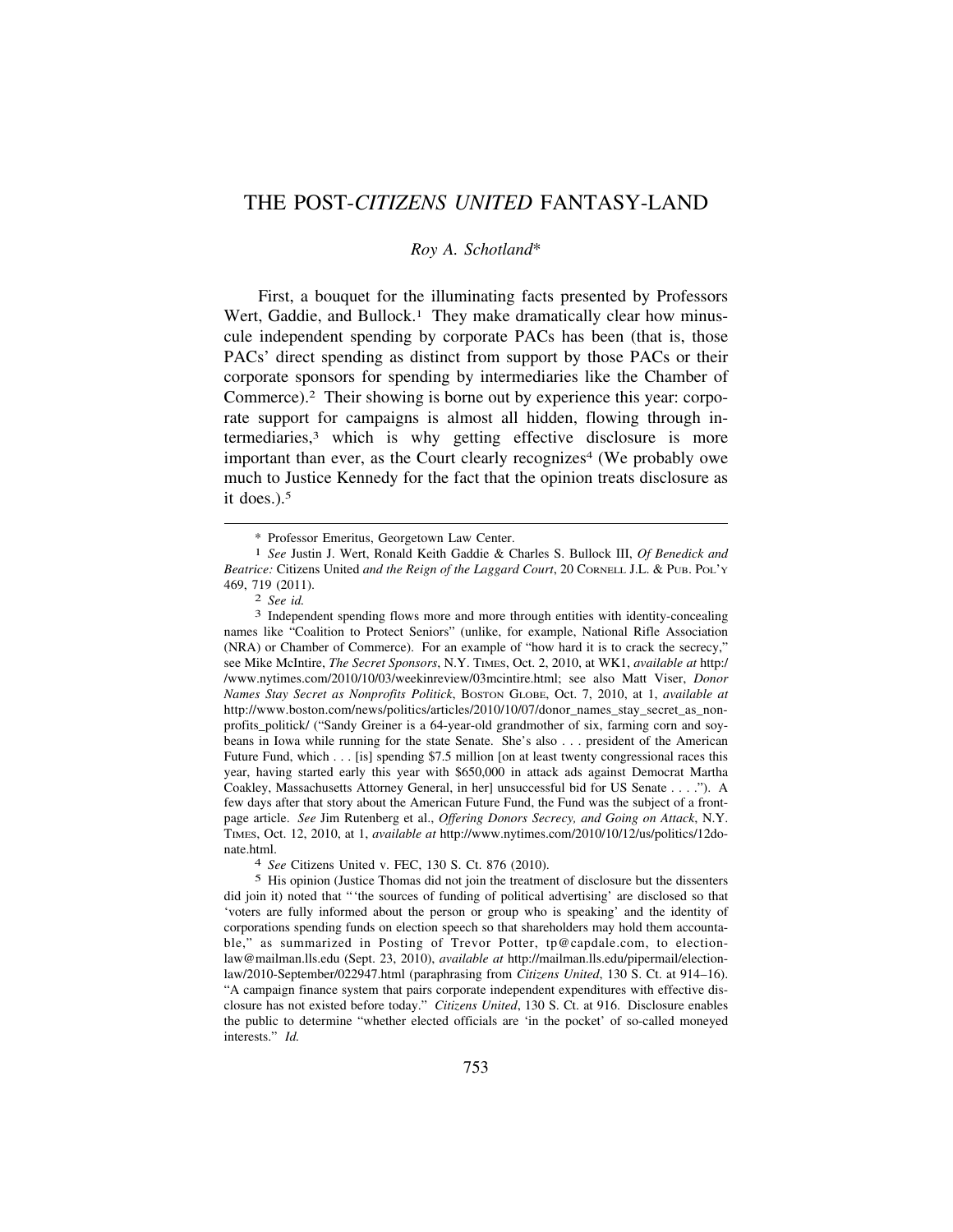Next, applause for James Gardner's interesting recasting of the Court's approach. As he says, "so much has been written" in "severe criticism" of the decision, that we should turn to views that are not mere "piling on."<sup>6</sup> But we cannot ignore the extent to which "the decision has been unfairly caricatured and may not have the direct consequences many predict."7 Those words opened an article in the Columbia Law School Magazine, presenting the views of "more than a few faculty members," including Professor Briffault.8 The Columbia professors made clear that "the central holding . . . was neither as revolutionary nor as consequential as some critics claimed . . . . The floodgates . . . [had been] already open."<sup>9</sup> As an election law professor at another law school wrote to me, the reaction to *Citizens United* has been "disproportionately rabid[,] . . . over-overwrought."10

None of that denies at all that the decision may well matter mightily. Independent spending by corporations and unions, although it had been extensive and legally so, expanded (in 2010, hugely<sup>11</sup>) because, as election-law authority Richard Hasen put it orally: "it makes 'the ask' so much easier."<sup>12</sup> I entirely join in deploring the majority opinion; but I believe we must correct the "disproportionately rabid" reaction.<sup>13</sup> Consider, as an example of the sky-is-falling spin, two articles by Ronald Dworkin, a very (and rightly) highly regarded scholar: *The "Devastat-*

<sup>6</sup> James A. Gardner, *Anti-Regulatory Absolutism in the Campaign Arena: Citizens United and the Implied Slippery Slope*, 20 CORNELL J.L. & PUB. POL'Y 469, 674–75 (2011).

<sup>7</sup> Adam Liptak, *A Drop in the Bucket*, COLUM. L. SCH. MAG., Aug. 31, 2010, at 29, *available at* [http://www.law.columbia.edu/magazine/54665/a-drop-in-the-bucket.](http://www.law.columbia.edu/magazine/54665/a-drop-in-the-bucket)

<sup>8</sup> *Id.* 

<sup>9</sup> *Id.* at 30.

<sup>10</sup> E-mail from Justin Levitt, Assoc. Professor of Law, Loyola Law School, to Author (Sept. 22, 2010) (on file with author).

<sup>11</sup> *See supra* note 3; *infra* note 21.

<sup>12</sup> *See* E-mail from Richard L. Hasen, William H. Hannon Distinguished Professor of Law, Loyola Law School, to Author (Nov. 23, 2010) (on file with author).

<sup>13</sup> In a "correction" that is wonderfully upbeat, Columbia Professor John Coffee notes one benefit of the decision: "On the positive side . . . law review note writers will now have topics they can debate endlessly, and this will keep them out of trouble." Liptak*, supra* note 7, at 31. In a strikingly imaginative analysis, Professor Justin Levitt writes that the decision might enrich the political scene by "pric[ing] candidates out of mass media" and into grassroot "methods that rely more on volunteer effort." Justin Levitt, *Confronting the Impact of*  Citizens United*,* 29 YALE L. & POL'Y REV. (forthcoming 2010), *available at* [http://ssrn.com/](http://ssrn.com) abstract=1676108.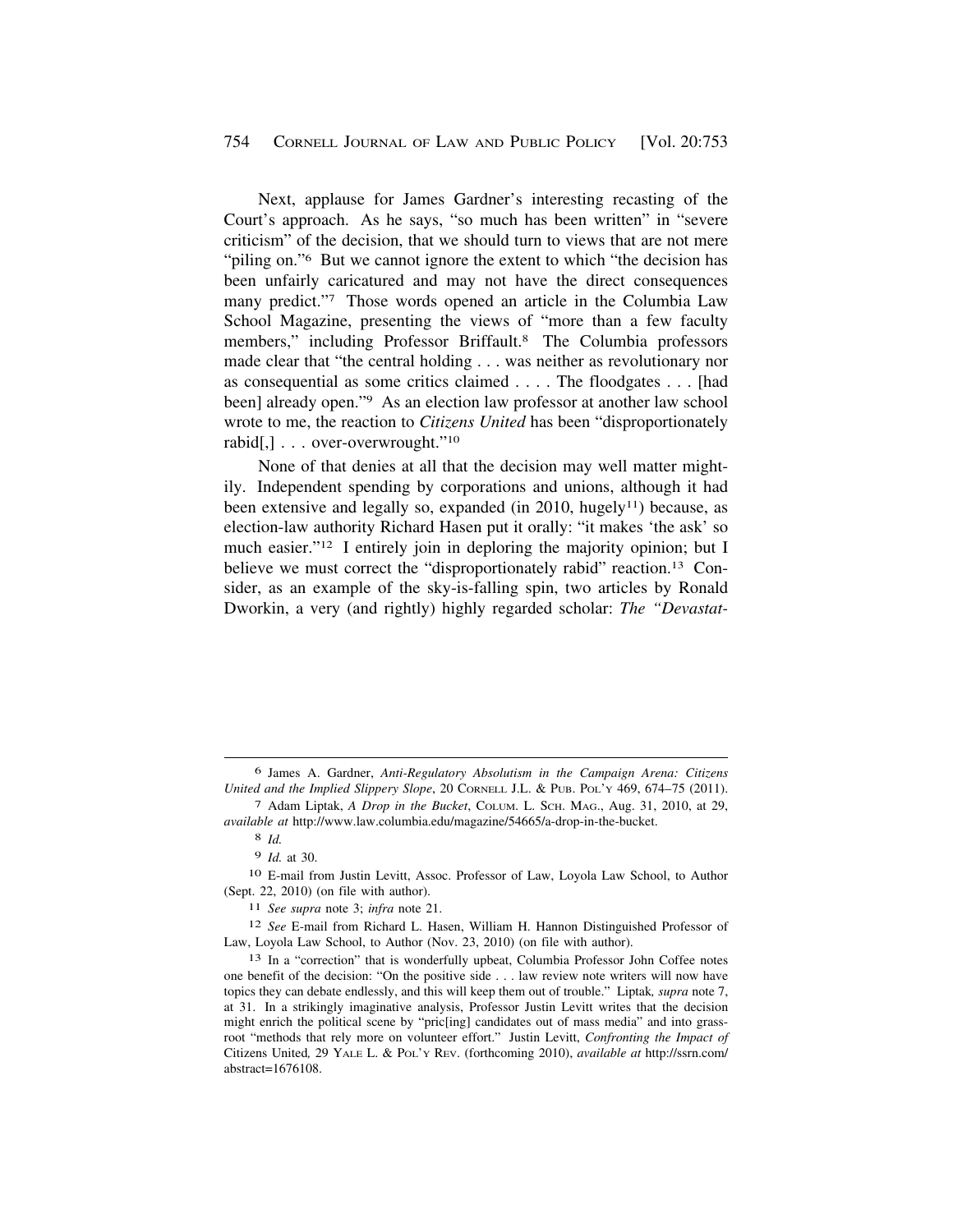*ing" Decision*14 and *The Decision That Threatens [Democracy](https://Democracy.15)*. 15 Dworkin ignores this: more than half our fifty States allow "spending of the sort endorsed in [this] decision [and] political scientists have not been able to identify differences in corporate influence in the two sets of states."<sup>16</sup> Are the majority of our States not democracies? "There is absolutely no distinction between those states that have bans on corporate electioneering and those that do not," says Columbia Professor Nathaniel Persily (an election law [authority\).17](https://authority).17) Praise is owed to scholars who (unlike those unfairly attacking the new decision by ignoring the majority of our States) have been working on what we may learn from the different States' different laws.18

Last, now that we have the decision, the crucial next step is obvious: to enact the newly, acutely needed updating of federal and state disclosure requirements. The majority's opinion makes unarguably clear that disclosure of funding sources will, even in the new deregulated regime, continue to be [constitutional.19](https://constitutional.19) And given the majority's approach (not merely the Court's result on this case's hard-to-escape facts<sup>20</sup>), assuring

"[T]he fury of critics of the opinion and the fierceness of their criticism" was surprising. Floyd Abrams, Citizens United *and Its Critics*, 120 YALE L.J. 77, 78 (forthcoming 2011), *available at* <http://www.yalelawjournal.org/images/pdfs/902.pdf>.

15 Ronald Dworkin, *The Decision that Threatens Democracy*, N.Y. REV. BOOKS, May 13, 2010, at 63, *available at* <http://www.nybooks.com/articles/archives/2010/may/13/decision>threatens-democracy/.

16 Liptak, *supra* note 7, at 31. 17 *Id.* 18 *See, e.g.*, Abby K. Blass, Brian E. Roberts & Daron R. Shaw, *'Pay to Play' or 'Money for Nothing'? Americans' Assessment of Money and the Efficacy of the Political System*, (2010 American Political Science Association Annual Meeting, Sept. 2, 2010), *available at* http:// [conference.mpsanet.org/papers/archive.aspx/2010/917873](https://conference.mpsanet.org/papers/archive.aspx/2010/917873); Raymond La Raja, *Will* Citizens United v. FEC *Give More Political Power To Corporations?*, (2010 American Political Science Association Annual Meeting, Sept. 2, 2010), *available at* <http://ssrn.com/ab>stract=1642175; Brian Roberts et al., *Money That Matters: The Role of Money in Campaigns and Elections*, (2010 American Political Science Association Annual Meeting, Sept. 2, 2010), *available at* <http://ssrn.com/abstract=1642589>.

<sup>19</sup>*See* Citizens United v. FEC, 130 S. Ct. 876, 915–16 (2010). 20 In light of the facts, one wonders why the dissenters did not concur in the result. Unlike the broad (indeed, activist) approach of the majority opinion, the result had been expected to turn on one of several narrow grounds. Even leading campaign-finance reformers urged narrow, traditional grounds that would have resulted in Citizens United *winning* the case. For example, the amicus brief for the Brennan Center for Justice said: "The Court should pull back from the brink of this unwarranted expansion of judicial power and should, instead, resolve the issues using deeply embedded and time-worn distinctions that have allowed politi-

<sup>14</sup> Ronald Dworkin, *The "Devastating" Decision*, N.Y. REV. BOOKS, Feb. 25, 2010, at 39, *available at* <http://www.nybooks.com/articles/archives/2010/feb/25/the-devastating-deci>sion/ ("The Court has given lobbyists . . . a nuclear weapon.").

Democratic Congresswoman of Maryland Donna Edwards gives us a nuclear-weaponlevel reaction to the decision: "The Citizens United ruling will go down in history as one of the Supreme Court's worst decisions—the Dred Scott of our time." Donna Edwards, *A Call to Bold Action*, BOS. REV., Sept. 1, 2010, at 23–24, *available at* [http://bostonreview.net/BR35.5/](http://bostonreview.net/BR35.5) edwards.php.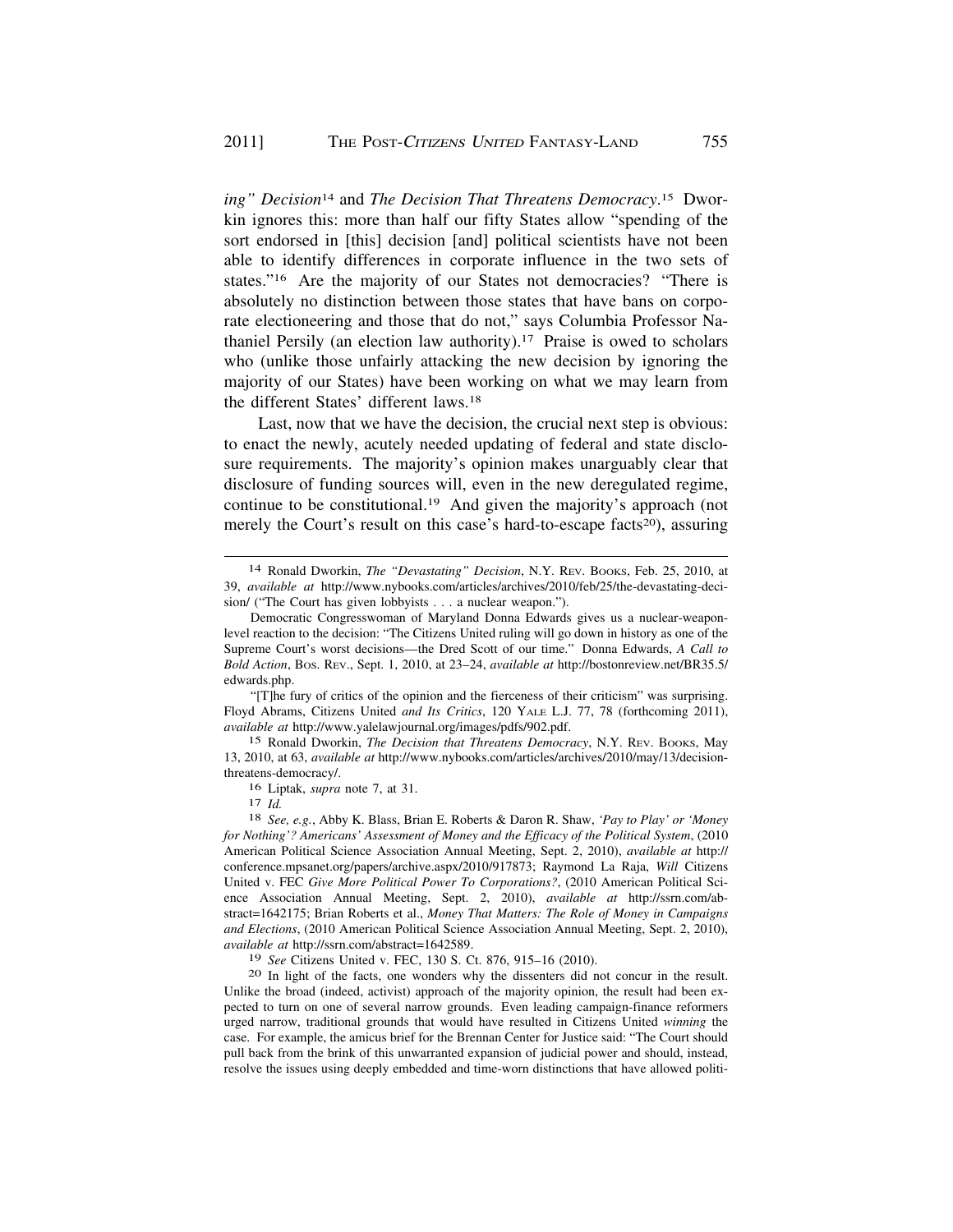effective disclosure is more important than ever.21 Disclosure's four key values have never been more clearly at stake:

- (1) to provide voters with information that goes beyond the candidates' words and past performance and that may in itself be a significant signal of future performance;
- (2) to hold candidates accountable for the direct contributions they accept and to have the candidates' explanation of any indirect, independent support;
- (3) to hold accountable the deep-pocket independent supporters (wealthy individuals, corporations and unions, and special interest organizations) who use their success in the often opaque economic market-

arguments against the constitutionality or value of disclosure. For example, their amicus brief said, "Because voters can appropriately discount speech if those supporting it are not disclosed, there is no important need to compel such disclosures." Brief of Amicus Curiae Chamber of Commerce of the United States of America in Support of Appellant at 9, Citizens United v. FEC, 130 S. Ct. 876 (2010) (No. 08-205). Contrast the Kennedy opinion: "[T]he public has an interest in knowing who is speaking about a candidate shortly before an election . . . . [T]ransparency enables the electorate to make informed decisions and give proper weight to different speakers and messages." *Citizens United*, 130 S. Ct. at 915–16.

As this Article is written, independent spenders' nondisclosure has become a heated campaign issue. Given the attacks on the Chamber for its nondisclosure and for its unsupported denials of the charges against it, we now see a new additional benefit of disclosure: to protect the reputation, for integrity and compliance with law, of organizations engaged in substantial independent spending. *See* Dan Eggen & Scott Wilson, *Obama Steps Up Attack on Chamber*, WASH. POST, Oct. 11, 2010, at A1; Brooks Jackson, *Foreign Money? Really? Democrats Peddle an Unproven Claim*, [FACTCHECK.ORG](https://FACTCHECK.ORG), Oct. 11, 2010, <http://factcheck.org/2010/10/foreign>money-really/. (The Chamber of Commerce is somewhat like the Taliban: the Chamber too wants burqas, not for women but for its donors.)

Consider also these subheadings of a lead front-page *Washington Post* article: "Fivefold Rise [in independent spending] from 2006 Midterms; most of the money comes from undisclosed sources." T.W. Farnam & Dan Eggen, *Outside Spending up Sharply for Midterms*, WASH. POST., Sept. 4, 2010, at A1, *available at* <http://www.washingtonpost.com/wp-dyn/con>tent/article/2010/10/03/AR2010100304596.html; *see also* TAYLOR LINCOLN & CRAIG HOLMAN, PUBLIC CITIZEN, FADING DISCLOSURE: INCREASING NUMBER OF ELECTIONEERING GROUPS KEEP DONORS' IDENTITIES SECRET (2010), *available at* <http://www.citizen.org/docu>ments/Disclosure-report-final.pdf.

cal speech by all speakers to flourish while reducing the risk of corruption and the appearance thereof." Supplemental Brief of the Center for Independent Media et al. as Amici Curiae in Support of Appellee at 4, Citizens United v. FEC, 130 S. Ct. 876 (2010) (No. 08-205). Similarly, the Supplemental Brief of Former Officials of the ACLU as Amici Curiae on Behalf of Neither Party at 4, 8, 10, 12, Citizens United v. FEC, 130 S. Ct. 876 (2010) (No. 08-205), submitted these arguments: (1) "*Hillary: The Movie* does not fall within the coverage of BCRA" because (a) "the communication was not 'targeted to the relevant electorate,'" (b) "the statute contains an implicit *de minimis* exception [for nonprofit advocacy organizations funded mainly by individuals]," and (c) "the Court should follow the statutory construction principles set forth in *Northwest Austin Municipal Utility District No. One v. Holder*, 129 S. Ct. 2504 (2009)"; and (2) "Citizens United is entitled to 'as applied' First Amendment protection under a proper reading of *Austin v. Michigan Chamber of Commerce*, 494 U.S. 652 (1990)." *Id.* 21 The Court's treatment of disclosure completely rejected the Chamber of Commerce's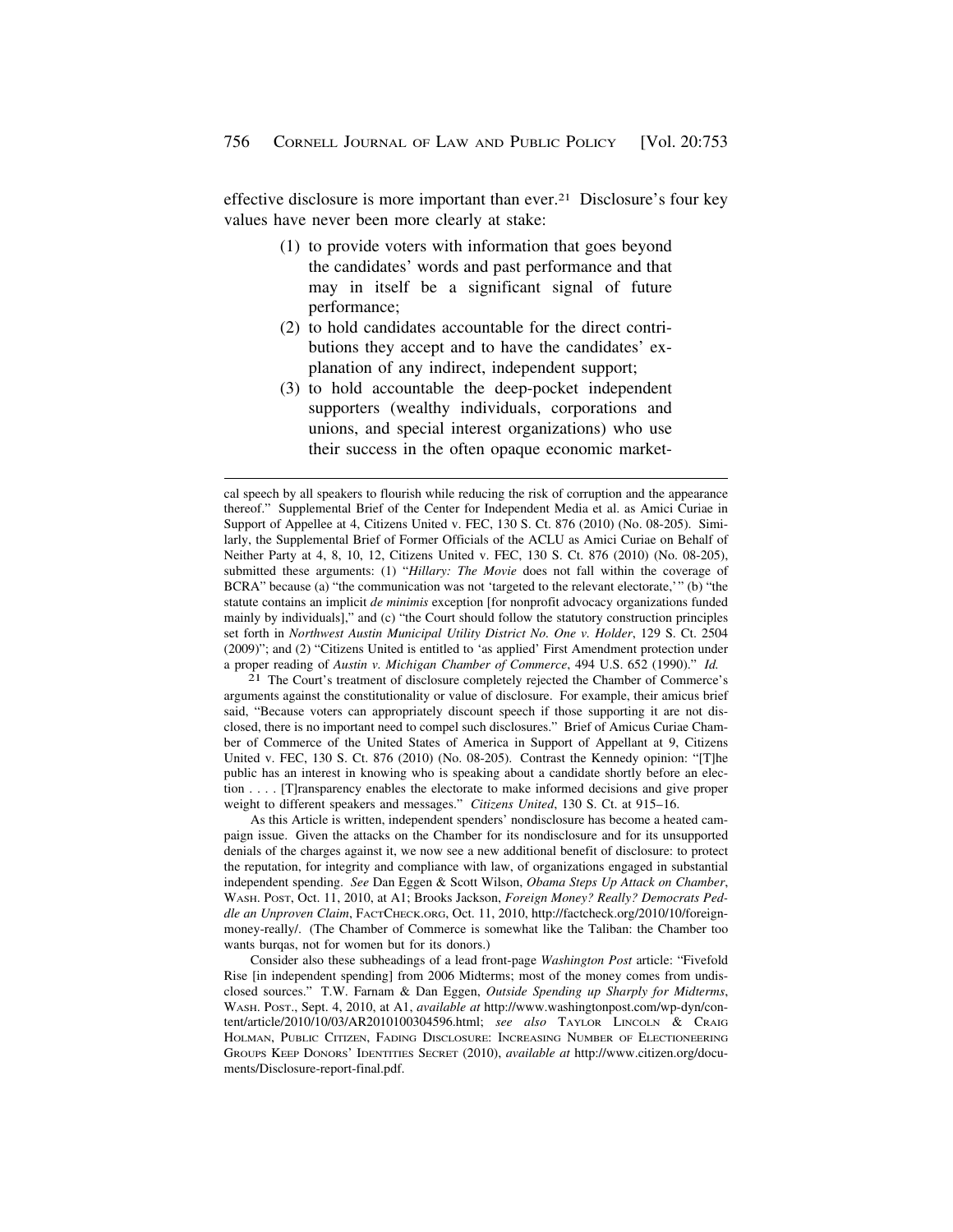place to pursue success in the political marketplace, which must remain open to remain democratic<sup>22</sup>; and

(4) to hold corporations, unions, and other organizations accountable to shareholders and members for the spending of their money on political campaigns.

Briffault adds major value with his examination of the majority's new concern that the "complexity" of campaign finance law may in itself be unconstitutionally burdensome.<sup>23</sup> And he rightly points to the fact that this "complexity concern" may be a substantial hurdle for new disclosure [provisions.24](https://provisions.24)

Unfortunately, the leading proposal—the DISCLOSE bill recently offered by Congressional Democrats—faced, in addition to the new "complexity" hurdle, its own severe [flaws.25](https://flaws.25)

His pages in this symposium are a jewel-box of memorable comments on campaign finance, like Judge Guido Calabresi's 2005 description of the role of private wealth in campaigns as "the huge elephant—and donkey—in . . . all discussions of campaign finance reform," Richard Briffault, *Corporations, Corruption, and Complexity: Campaign Finance After* Citizens United, 20 CORNELL J.L. & PUB. POL'Y 469, 656 (quoting Landell v. Sorrell, 406 F.3d 159, 161 (2d. Cir. 2005) (Calabresi, J., concurring)).

Too few have had Judge Calabresi's insight. But back in 1932, Professor Louise Overacker (the first scholar of campaign finance) noted that issue: "If one refuses to admit defeat and yet believes that whatever improvement is made . . . must be brought about within the existing capitalistic economic structure . . . ." LOUISE OVERACKER, MONEY IN ELECTIONS 381 (Arno Press 1974) (1932). I drew upon that in lamenting what seemed to me BCRA's boundto-fail overreach:

Professor Overacker was correct to connect campaign finance problems with our economic system . . . . Campaign finance law cannot solve this "American Dilemma." Our commitment to political equality coexists with our acceptance of economic inequality and a commitment against any governmental steps toward reducing economic inequality beyond very modest ones. Given that today we are too far from the Athenian agora for political advocacy to be as low-cost as a soapbox, and that political power has such great potential for altering economic power, we live with a great gap between One Person/One Vote, *versus* One Person/One Voice. If campaign finance law is to bridge that gap, we cannot overload the bridge: trying to build barriers against our economic system's affecting our political system, overloads the bridge. Regulatory *barriers* aimed at stopping flows of funds, are bound to break down.

Roy Schotland, *Act I: BCRA Wins in Congress. Act II: BCRA Wins Big at the Court. Act III: BCRA Loses to Reality*, 3 ELECTION L.J. 335, 343 (2004). 23 *See* Briffault, *Disclosure*, *supra* note 22. "[C]ampaign finance is a thorny political

issue, but we can say with some certainty that regulators and the Court have underappreciated its complexity." Blass et al., *supra* note 18, at 22.

its complexity." Blass et al., *supra* note 18, at 22. 24 *See* Briffault, *Disclosure*, *supra* note 22.

25 *See* Democracy Is Strengthened by Casting Light on Spending in Elections Act (DIS-CLOSE Act), H.R. 5175, 111th Cong. (2010).

<sup>22</sup> Professor Briffault puts it so well: "A campaign contribution, or an expenditure by an independent committee, is by its nature a public act, not because it will necessarily be made in public but because it is intended to sway the public . . . . To that extent, a contribution or expenditure is a public matter and a matter of public concern." Richard Briffault, *Campaign Finance Disclosure 2.0*, 9 ELECTION L.J. 273, 293 (2010) [hereinafter Briffault, *Disclosure*].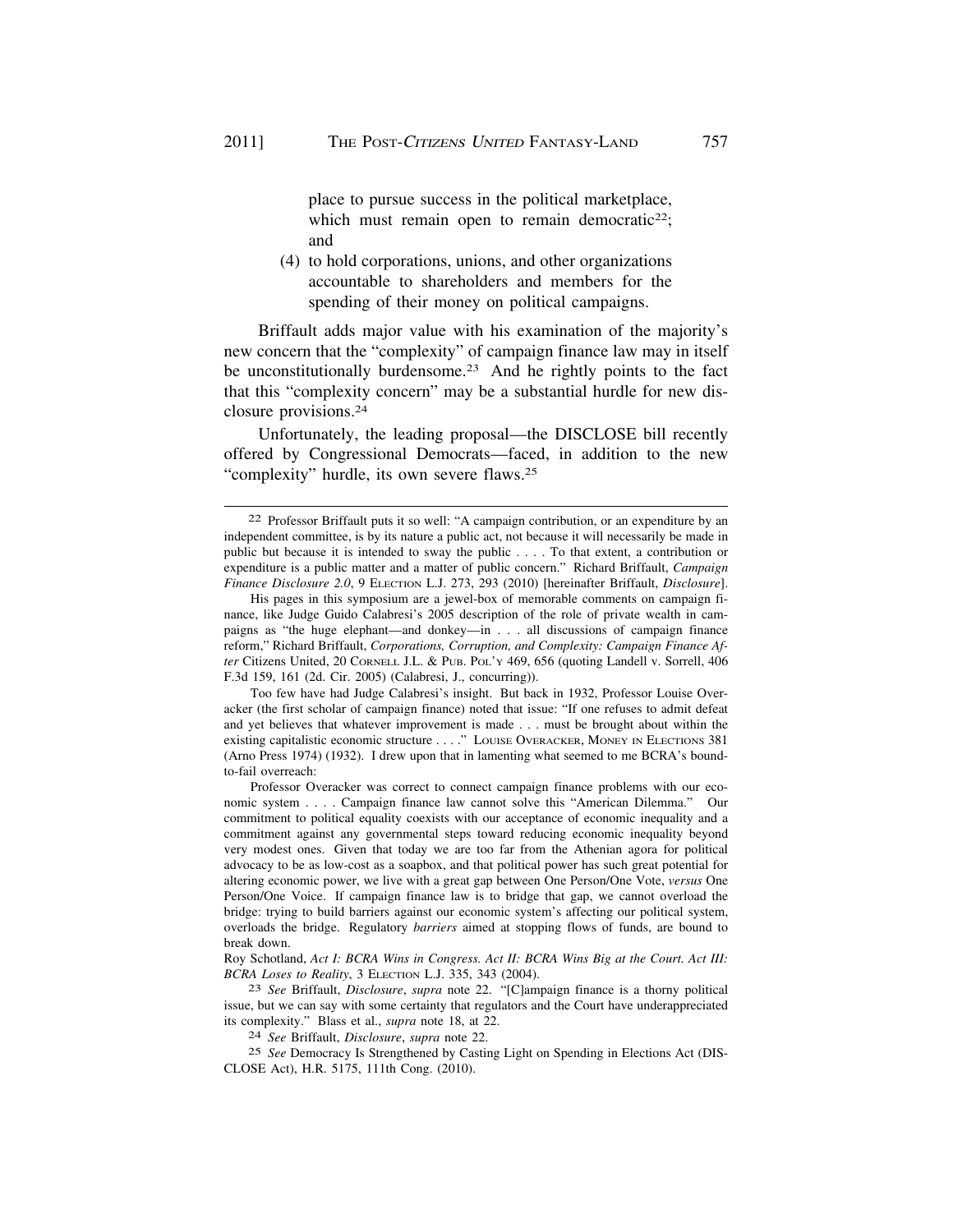Perhaps the bill's excellent acronym accounted for the all-out support, even enthusiasm, that the bill won from Democrats and other opponents of the Court's new [approach.26](https://approach.26) Perhaps understandably, Briffault avoids "getting into the merits of . . . DISCLOSE,"27 but the bill's flaws are so significant that they must be noted, even if briefly (only major flaws in the bill's 112 pages are noted here, and they are not listed in order of importance).

The bill is remarkably loophole-laden. It naively (astonishingly so) includes among "covered organizations" only three kinds of 501(c) organizations, ignoring obviously available alternative routes for funds,<sup>28</sup> for example, 501(c)(19):

> (1) A post or organization of past or present members of the Armed Forces of the United States, or an auxiliary unit or society of, or a trust or foundation for, any such post or organization . . . .29

> > Imagine how many veterans' organizations will form and at once become conduits for campaign funds. Also, what of readily available *non*-501(c) entities like partnerships and trusts, and even *for*-profit corporations to which contributions could be tax-deductible?30

(2) The bill flatly *bars* corporations from any independent campaign spending if they have federal government contracts worth \$10,000,000 or more.<sup>31</sup> By itself, that would bar all sizable corporations but leave unions free to exploit the deregulation brought by *Citizens United*—reversing more than sixty years of treating corporations and unions together for campaign finance purposes. Perhaps such a reversal should occur, but that provision is utterly beyond disclosure. How ironic that a bill aimed at transparency hides behind a false façade, which happened because the bill deviated to pursue partisan goals.

That the non-disclosure provisions were completely separable was made explicit when the sponsors admitted, after the bill had been blocked in the

<sup>26</sup> *See id.*; *see, e.g.*, Editorial, *Take That, Supreme Court*, L.A. TIMES, May 10,2010, at

<sup>18. 27</sup> *See* Briffault, *Disclosure*, *supra* note 22. 28 *See* 26 U.S.C. § 501(c) (2006); H.R. 5175.

<sup>29 26</sup> U.S.C. § 501(c)(19). 30 *See* Donald B. Tobin, *Political Advocacy and Taxable Entities*, 6 FIRST AMENDMENT L. REV. 41 (2007); 26 C.F.R. § 1.501(c)(19)–1 (2010). 31 *See* H.R. 5175 § 101(b).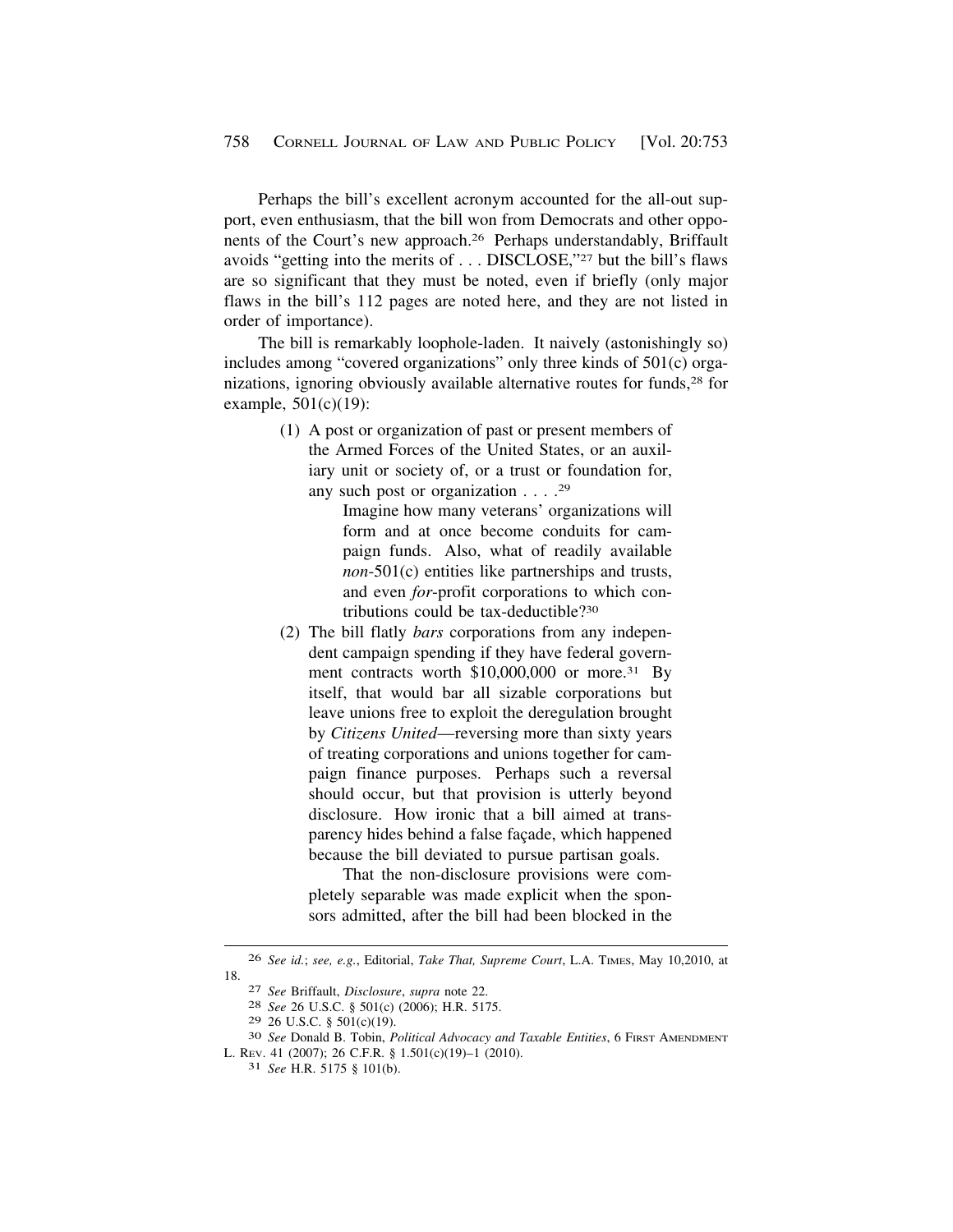Senate on September 23, that they (the sponsors) had told "Senators Snowe and Collins that they were prepared to change the bill *to strip it down to the disclosure provisions*."32

- (3) The sponsors evidently seeking to get a bill whatever the cost infamously exempted the National Rifle Association (NRA) from being covered by the new [requirements.33](https://requirements.33) That move drew such hostile reactions that the exemption was broadened to include any organization of "at least 500,000 individuals who paid membership dues during the previous calendar year."34 *But*: Don't we want voters to know when the NRA or Sierra Club or XYZ funds a campaign ad? On the other hand, if we don't need disclosure from the major players, do we need—can we even justify—imposing on *smaller* organizations the burdens of reporting? The smaller the organization and the larger the burden, the greater the chill on their participation, i.e., on their speech.
- (4) Where disclosure is required, the requirements are unworkable: for example, requiring reports not merely by spenders but also by the bill's "deemed" spenders, entities that are actually donors, which will not have the information they are supposed to report.

After *Citizens United*, the need for disclosure could not have been greater and the opportunity for enactment could not be greater, but those responsible for the bill's deviations and flaws could not have fumbled more. Yes, I am upset. "You never want a serious crisis to go to waste." Gerald Seib, *In Crisis, Opportunity for Obama*, WALL ST. J., Nov. 21, 2008, at A2, *available at* <http://online.wsj.com/article/SB122721278056345271.html>(quoting Rahm Emanuel).

Our opportunity was wasted.

33 *See, e.g.*, Dan Eggen, *Disclose Act in Jeopardy After Interest Groups Balk at NRA Deal*, WASH. POST, June 18, 2010, at A11, *available at* <http://www.washingtonpost.com/wp>dyn/content/article/2010/06/17/AR2010061705859.html. 34 H.R. 5175 § 211(c)(27)(B).

<sup>32</sup> *See* Fred Wertheimer, *DISCLOSE Act Falls One Vote Short of Reaching Senate Floor for Consideration; Statement by Democracy 21 President Fred Wertheimer*, DEMOCRACY 21, Sept. 3, 2010, [http://www.democracy21.org/index.asp?Type=B\\_PR&SEC=](http://www.democracy21.org/index.asp?Type=B_PR&SEC={91FCB139-CC){91FCB139-CC 82-4DDD-AE4E-3A81E6427C7F}&DE={9E11BB95-A043-45FC-B845-66A9247E3A0F} (emphasis added).

Wertheimer's statement was candid but unfortunate and again naive. Even if that bill failed, unquestionably the efforts to amend disclosure requirements will continue and that statement will be used by the opposition to show that DISCLOSE itself failed to disclose that it not only went beyond disclosure, but did so in patently partisan terms. That statement was immediately picked up by James Bopp, a leading opponent and litigant. *See* Posting of James Bopp, [jboppjr@aol.com](mailto:jboppjr@aol.com), to election-law [@mailman.lls.edu](https://mailman.lls.edu) (Sept. 23, 2010), *available at* http:/ [/mailman.lls.edu/pipermail/election-law/2010-September/022938.html](https://mailman.lls.edu/pipermail/election-law/2010-September/022938.html).